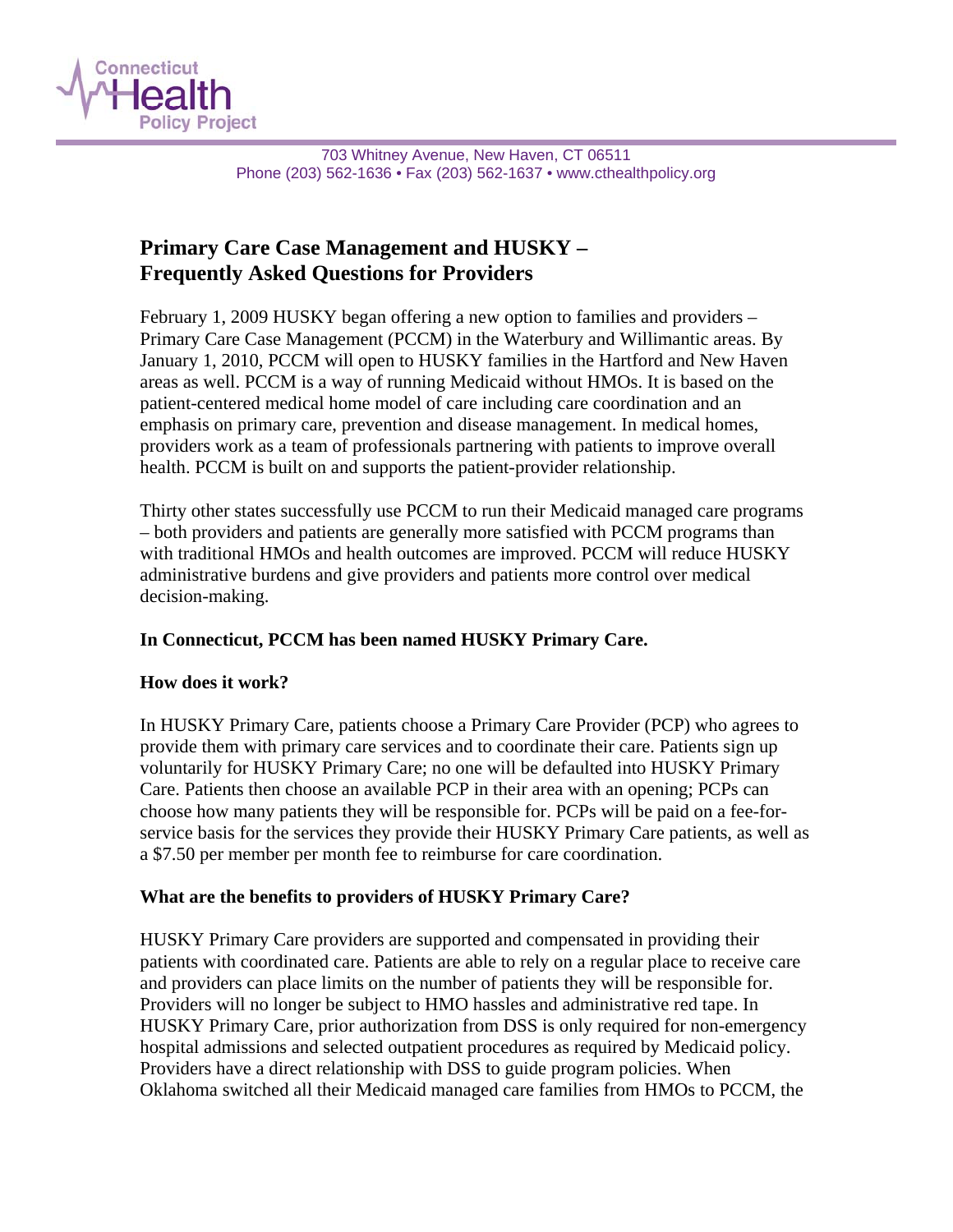number of participating providers jumped 44%. HUSKY Primary Care also provides support to practices transitioning to the patient-centered medical home model for all their patients.

## **Who can be a PCP in HUSKY Primary Care?**

- Family medicine physicians
- General practitioners
- Primary care physicians associated with community health centers
- Internists
- Pediatricians
- Osteopaths
- OB/GYNs
- APRNs
- Nurse midwives
- Physician Assistants
- Specialists, per patient request and DSS approval

### **What are PCPs responsible for in HUSKY Primary Care?**

- Providing timely primary care services.
- Making referrals for appropriate specialty care and tests, collecting the results and following up with the patient
- Identifying a person who is responsible for patient care management
- Initial risk assessment and developing a care plan approved by the patient
- Participate in advising DSS on implementation of HUSKY Primary Care and feedback about on-going operations and possible expansions of the program
- PCPs must have a provider available to see patients at least 30 hours/week with some weekend and/or evening hours
- PCPs must provide access to medical advice and care 24 hours/day, 7 days/week and allow same or next day appointments for urgent care
- PCPs must provide patients with referrals for tests and specialty care
- PCPs will have the option of participating on the PCCM Provider Advisory Committee which will, together with DSS, set policies for the program
- Work with patients and DSS to identify patients struggling to access care and develop a plan to improve their health
- Have or acquire an electronic medical record system or electronic disease management data registry
- Provide patient education to support best practices and help patients manage their own care

#### **What are patients' responsibilities in HUSKY Primary Care?**

- Patients must contact their PCP first for all medical problems, except as allowed under state or federal law
- Patients must receive a referral from their PCP before accessing tests or specialty care
- Patients must collaborate with their PCP to manage their own care